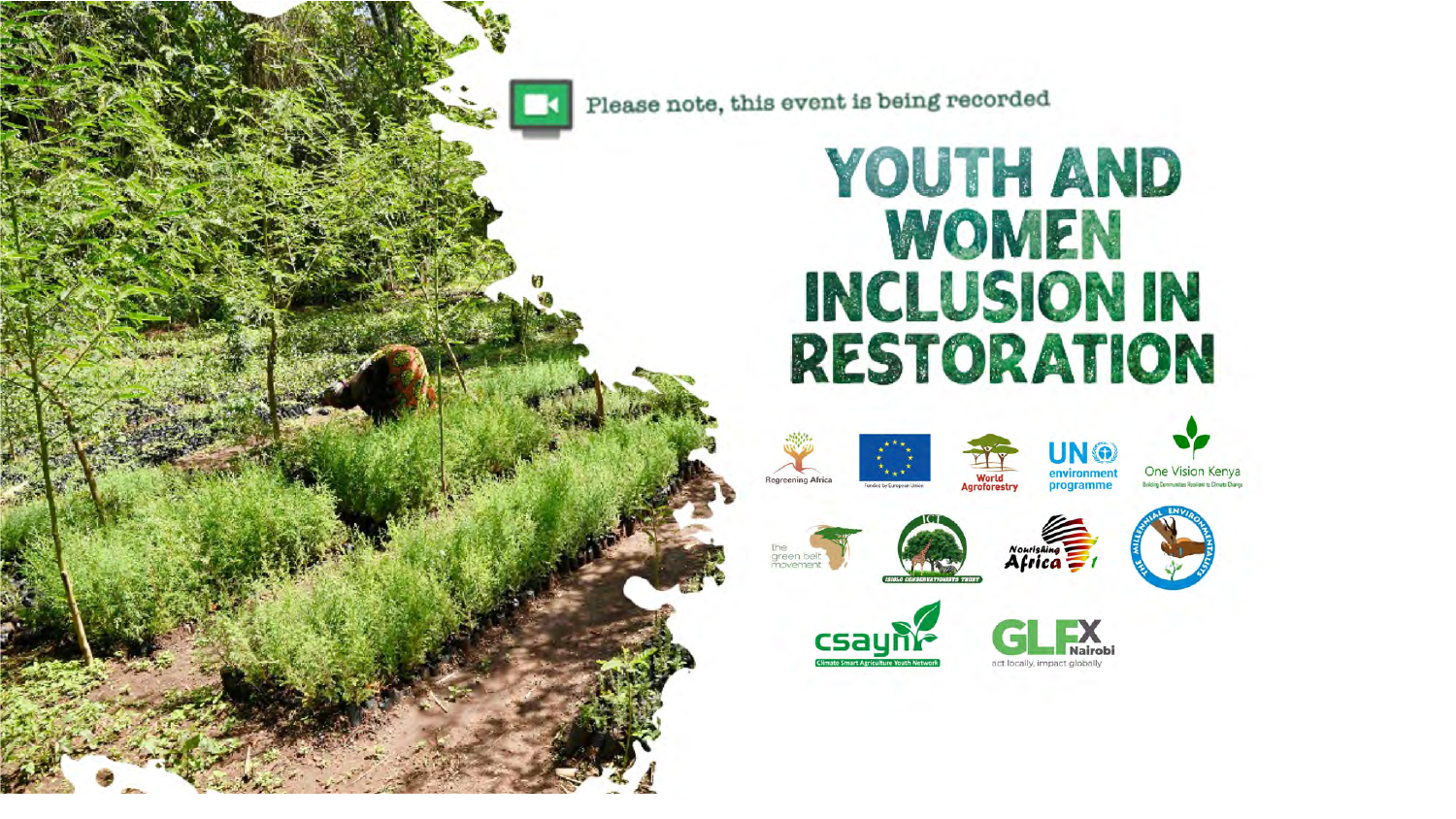# **Youth and Women Inclusion in Restoration**

#### **Main Objective: To provide recommendations on how women and youth can be meaningfully engaged in restoration**

#### **Specific Objectives**:

- To discuss ways in which women and youth can be meaningfully engaged in decision making processes for restoration.
- To highlight some of the challenges/bottlenecks to youth and women participation in restoration and come up with ideas on how to solve them.
- To showcase opportunities for youth and women in restoration including linkages to sources of finances, capacity building and networking opportunities for knowledge sharing.

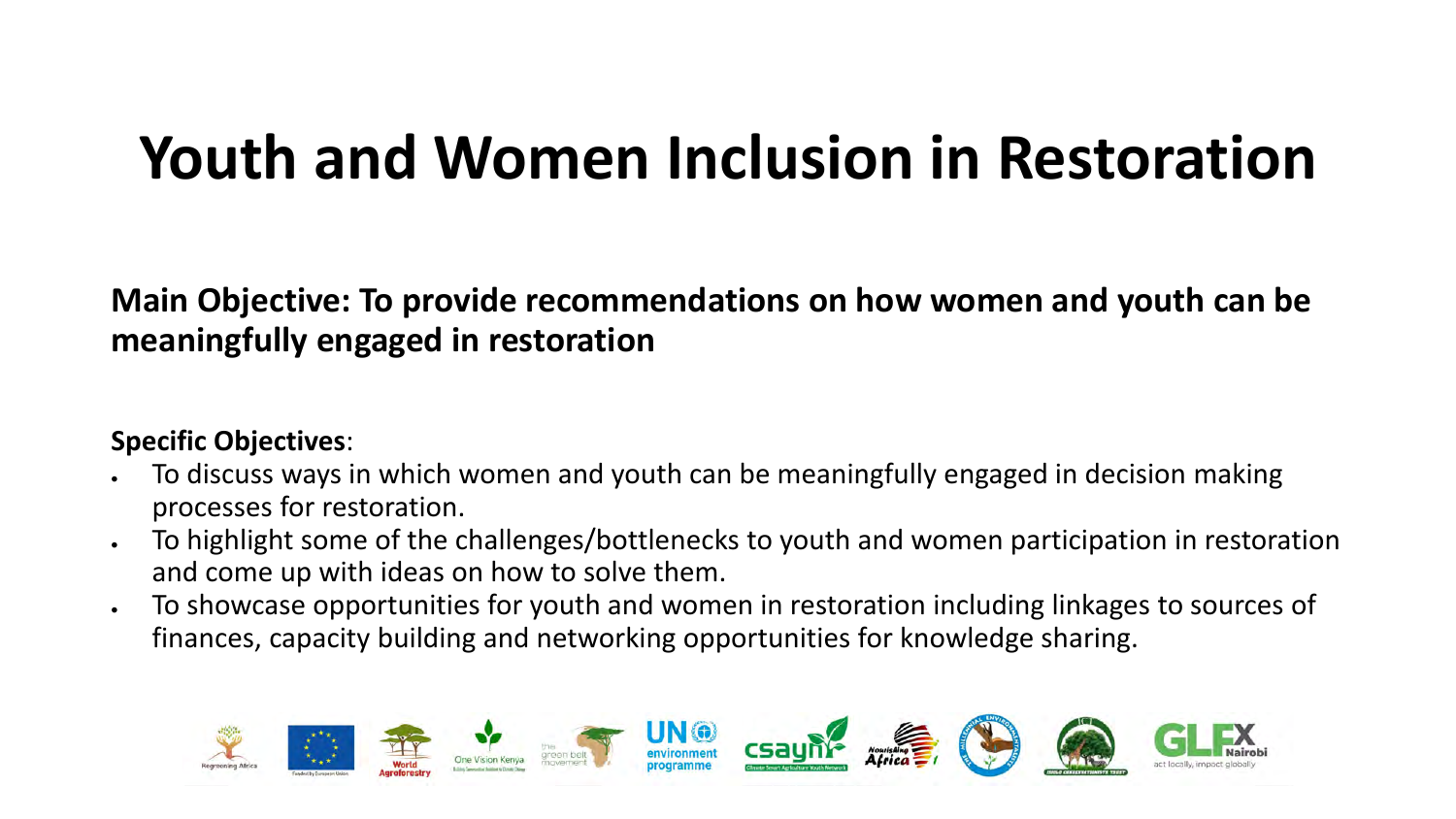# **Actions**

- Support a youth network for restoration to share experiences and opportunities - Regreening Africa , GLFx Nairobi, other interested actors
- Capturing success stories of restoration initiates by women and youth which Regreening Africa can contribute to.
- Training on fundraising strategies, grant management and proposal/grant writing – Regreening Africa, GLFx Nairobi, other interested actors

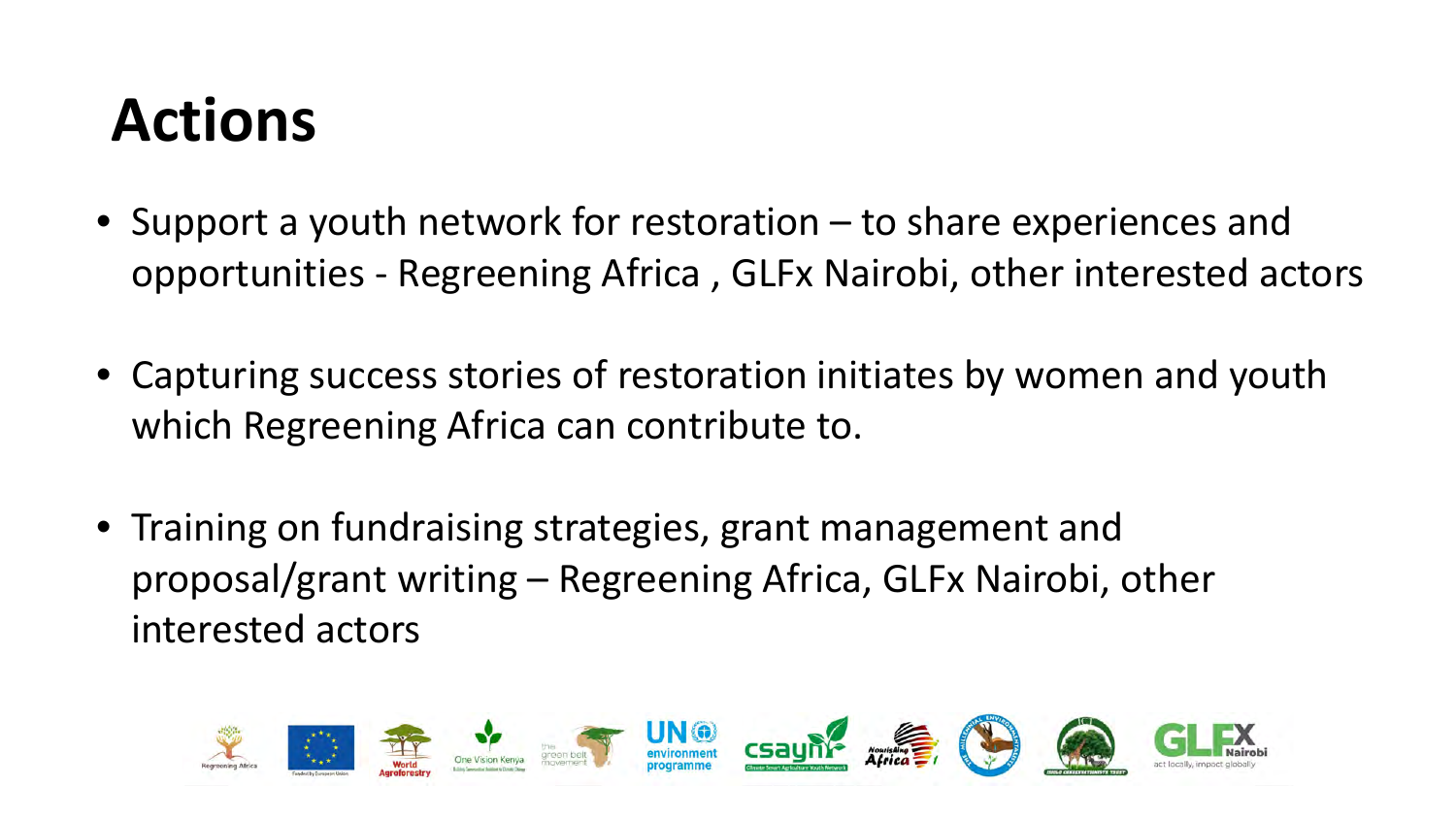#### **Promoting youth and women participation in decision making processes linked to restoration:**

- County governments can promote the participation of women and youth in decision making policies by putting in place the policies supporting their participation and advertising/communication public participation well. They should also empower them to understand planning processes and policy documents such as County Integrated Development Plans (CIDPs)
- Government agencies, researchers and NGOs need to support the grassroots communication of restoration targets and plans clearly and making materials more available at the local level in accessible and simple formats
- NGOs and other actors should engage in continuous sensitization of men, youth and women to promote a shift/change in mindsets at the community level to embrace women leadership , the role of women in restoration and the youth for their role restoration.
- Training women/youth on leadership.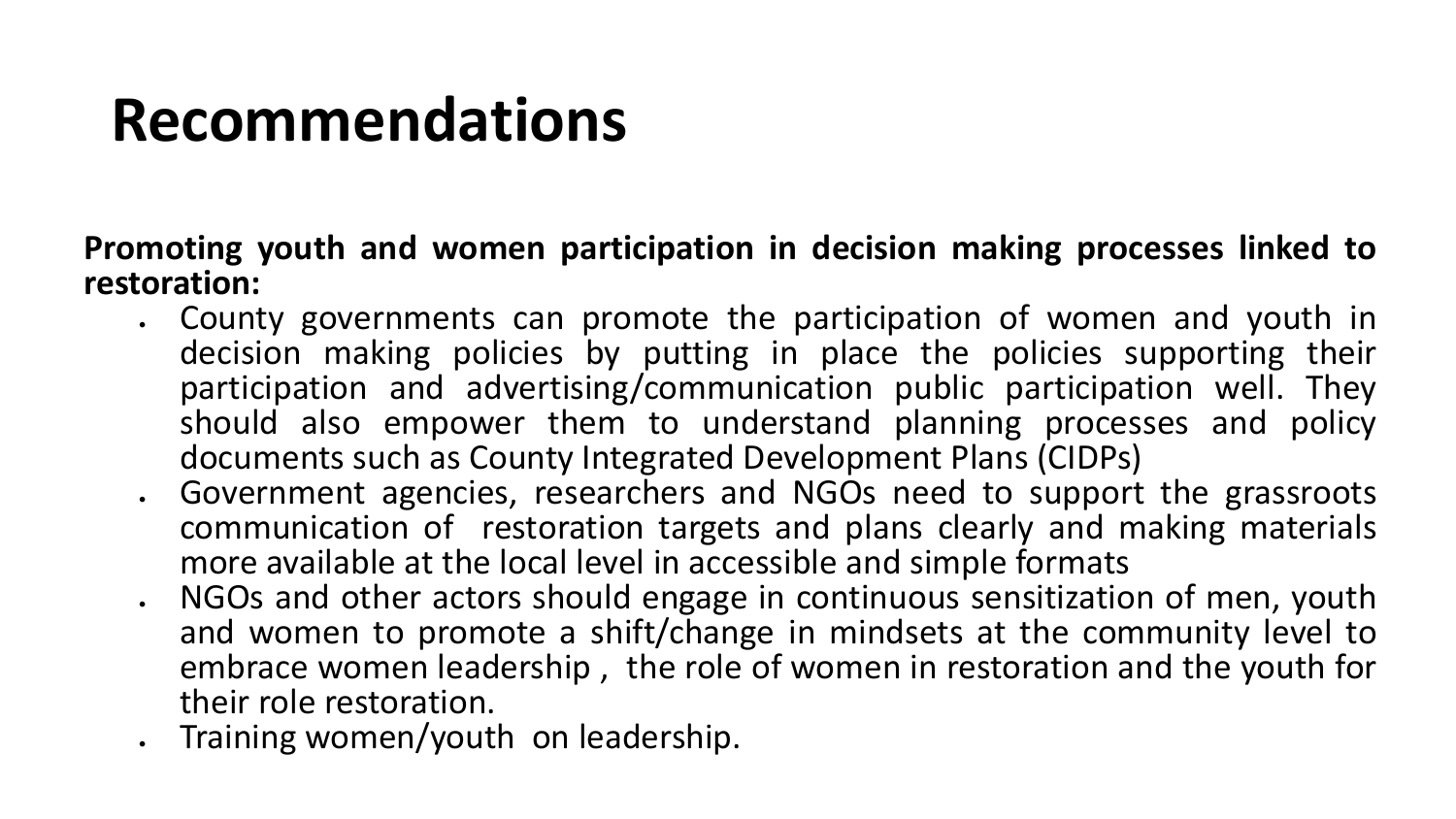**Incentives for promoting women and youth participation in restoration include:**

- Introduction of alternative livelihood opportunities such as naturebased solutions and enterprises; agribusinesses, ecotourism, fish farming, beekeeping, etc.
- Equal benefit sharing mechanisms from restoration activities.
- Criteria (process) adjustment by donor for their grants so that youth/women are eligible
- Banks/loans to be adjusted to suit women and youth
- Improving Land tenure security rights access and ownership by women and youth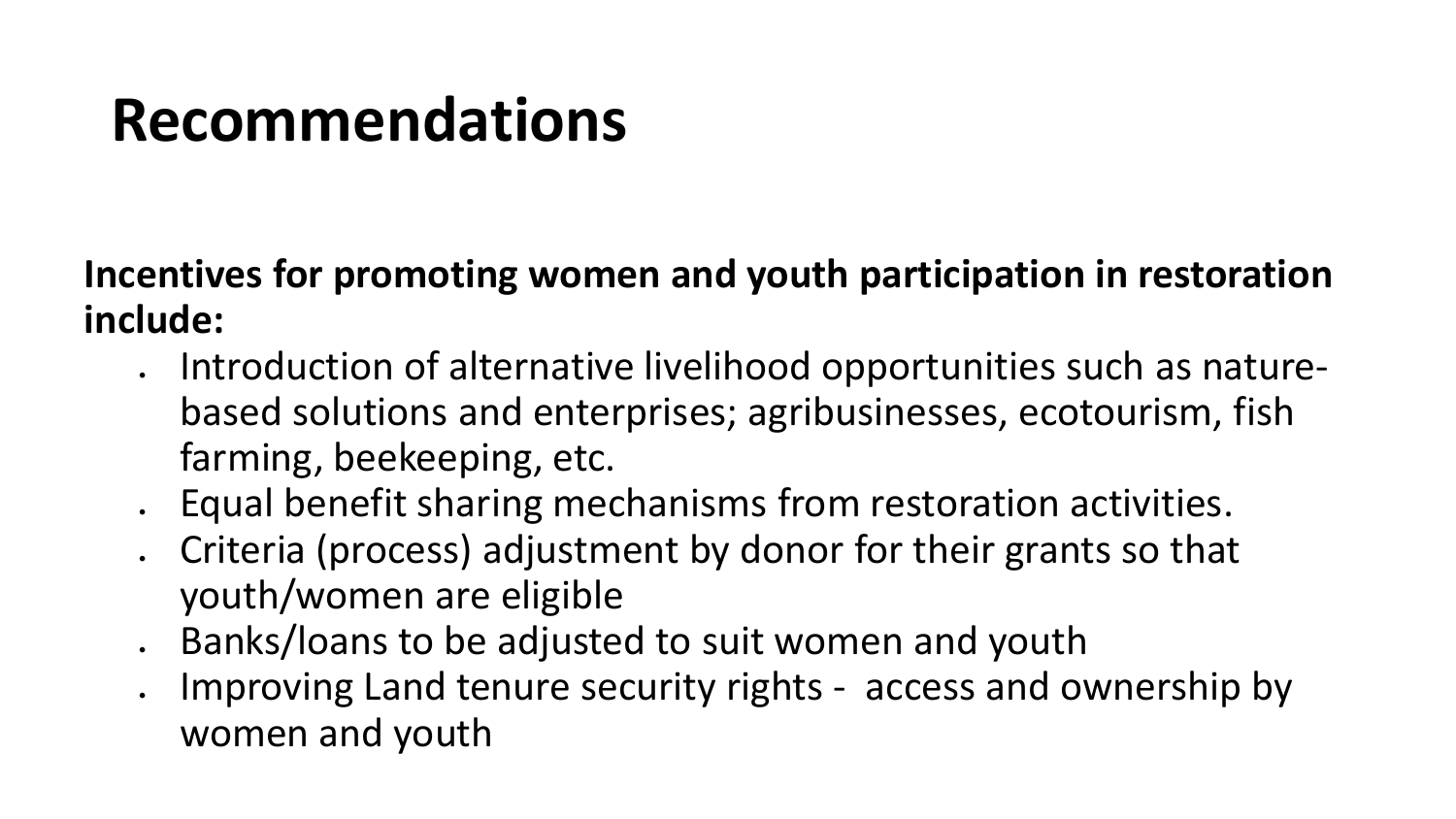#### **Restoration financing:**

- Youth and women should organise themselves into groups to take accessing funding
- Document youth and women restoration success stories to attract funding
- Youth and women should capitalize on social media to showcase their work and increase visibility and attract funding
- Capacity building for resource mobilization.
- Youth and women should implement alternative livelihoods options such as sustainable agribusiness value chains linked to restoration.
- Youth and women should organize themselves into groups such as CBOs or youth groups and register so as access funding.
- Donors should adjust grant conditions make them easily accessible to youth/women

#### **Networking for learning and experience sharing:**

- A vibrant network vibrant young people and women should be formed for experience and opportunities sharing as well as advocacy for the restoration agenda at decision making.
- Women and youth should be intentional in networking and join existing networks.
- Networking should take on various forms/approaches to be as attractive to different audiences- children/youth, women etc.